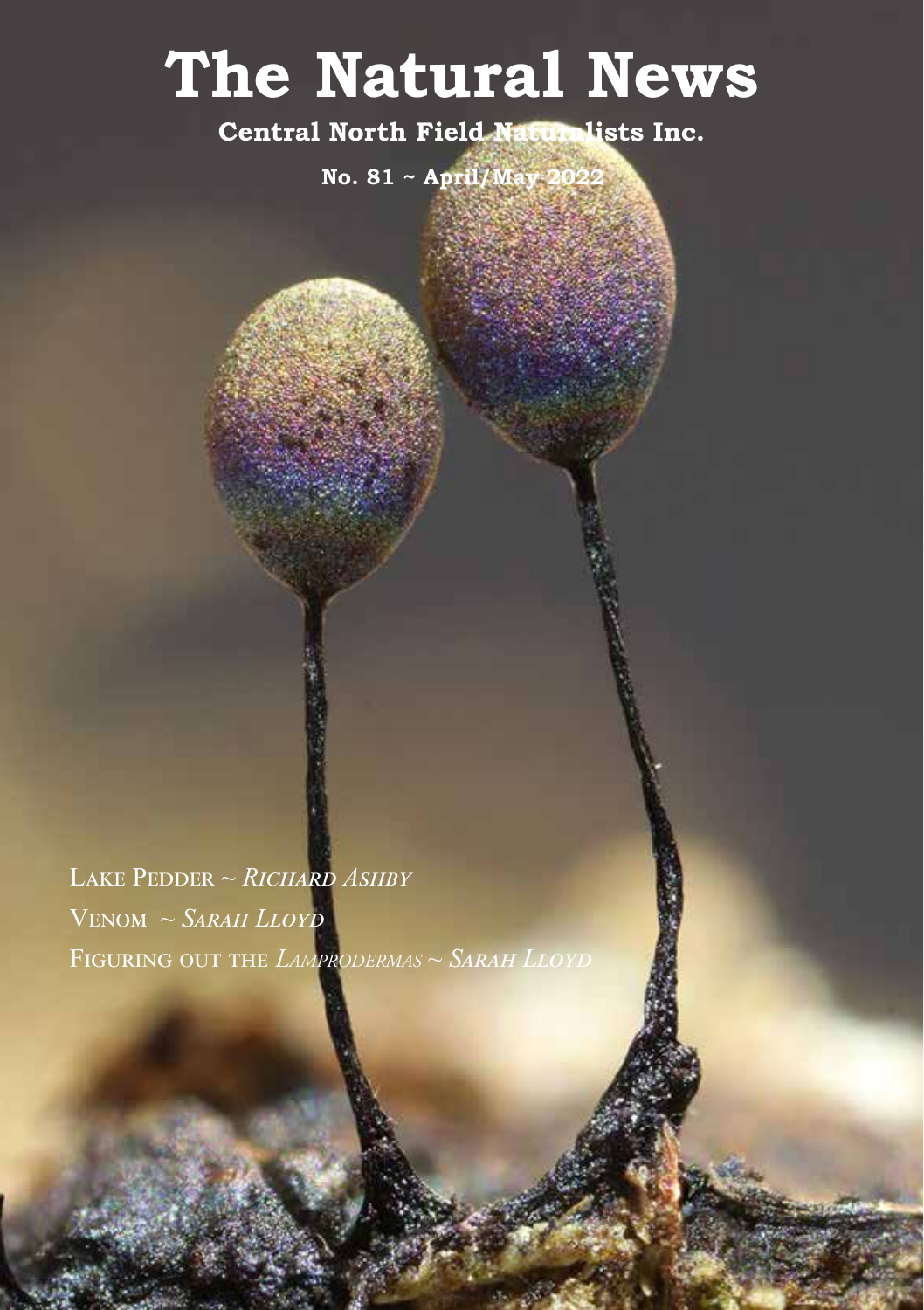# Lake Pedder *Richard Ashby*

Even after 23 years of bird surveys for Birdlife Australia's second Atlas project and its natural progeny Birdata, the beautiful hinterland of Lake Pedder remains data-poor, as does much of South West Tasmania. Apart from the road into Gordon and Scotts Peak dams and to the thankfully-abandoned Franklin River dam site and walking tracks into Port Davey, the Arthur Ranges and Frenchmans Cap, this is essentially serious wilderness. Sturdy fishing boats ply the SW coast but must find infrequently favourable wind and sea conditions to deposit walkers/birders/botanists/biologists ashore and most of us can't afford to be chartering helicopters.

I am of sufficient vintage to have walked in to the old Lake Pedder —'Jewel of the South West'—twice before it was flooded in 1972 but can now, in my kayak, investigate all parts of the 'new, improved' version if I can find the time, stamina and somewhere to sleep. Being barely 50 years old, the lake's beaches are steep, made of coarse gravel and generally lack horizontal tops on which to pitch a tent. Google Map is useful here.

No other Birdata surveyor seems to have gone to the trouble of investigating the 50 kilometre southwest flank of Lake Pedder, easily accessible in any small boat in the right weather.

Pre-Cambrian quartzite is the dominant rockform and vegetation has to tolerate a hardscrabble existence on the shallow, poor quality soils regularly sluiced by high rainfall.

Despite the existence in the southwest of splendid birds like Orange-bellied Parrots (OBPs), Ground Parrots, Southern Emuwrens and Beautiful Firetails, the avifauna is somewhat sparse. Birdata demonstrates that 72 species (excluding OBPs) live on and around Lake Pedder and three more if you include

Lake Gordon.

Crescent Honeyeaters seem to be ubiquitous with Yellow-throated Honeyeaters and Eastern Spinebills occupying bigger stands of timber. Olive Whistlers call from many thickets and the Black Currawong's cackling echoes over the hills. It is, to me, the iconic sound of wilderness in Tasmania, rather like loons in North America and curlews on European moorland. Green Rosellas, Grey Shrike-thrushes, Australian Pipits and Striated Field Wrens are all over the place but raptors are in short supply. Terminal peak, on the east end of the Frankland Range sports an east-facing cliff on which white guano spills off a very inaccessible ledge. A previous visit failed to throw up likely candidates but this time a Peregrine Falcon was heard squawking on nearby Mount Solitary. Suitable prey is so thin in the air that I am quite surprised that any bird-hunting raptor can make a go of it.

Welcome Swallows were about and nesting in mini caves where wave action had exposed quartzite abutments but, unlike Lake Gordon and other Hydro impoundments where drowned trees provide an abundance of suitable hollows, Tree Martins were not in evidence.

Even though Great Cormorants congregate at McPartlan Canal, where the top few metres of Lake Pedder spill into Lake Gordon, I saw only two birds on this occasion. A pair of Black Swans had chicks at Crumbledown (formerly a hill, now an island) and, surprisingly, a pair of Hoary-Headed Grebes at the same site were only the second sighting of the species on Lake Pedder in the near quarter of a century of Birdata/Atlas. Lean survey effort notwithstanding, perhaps 50 years is just long enough for underwater plant succession at the water's edge to host the invertebrates which form the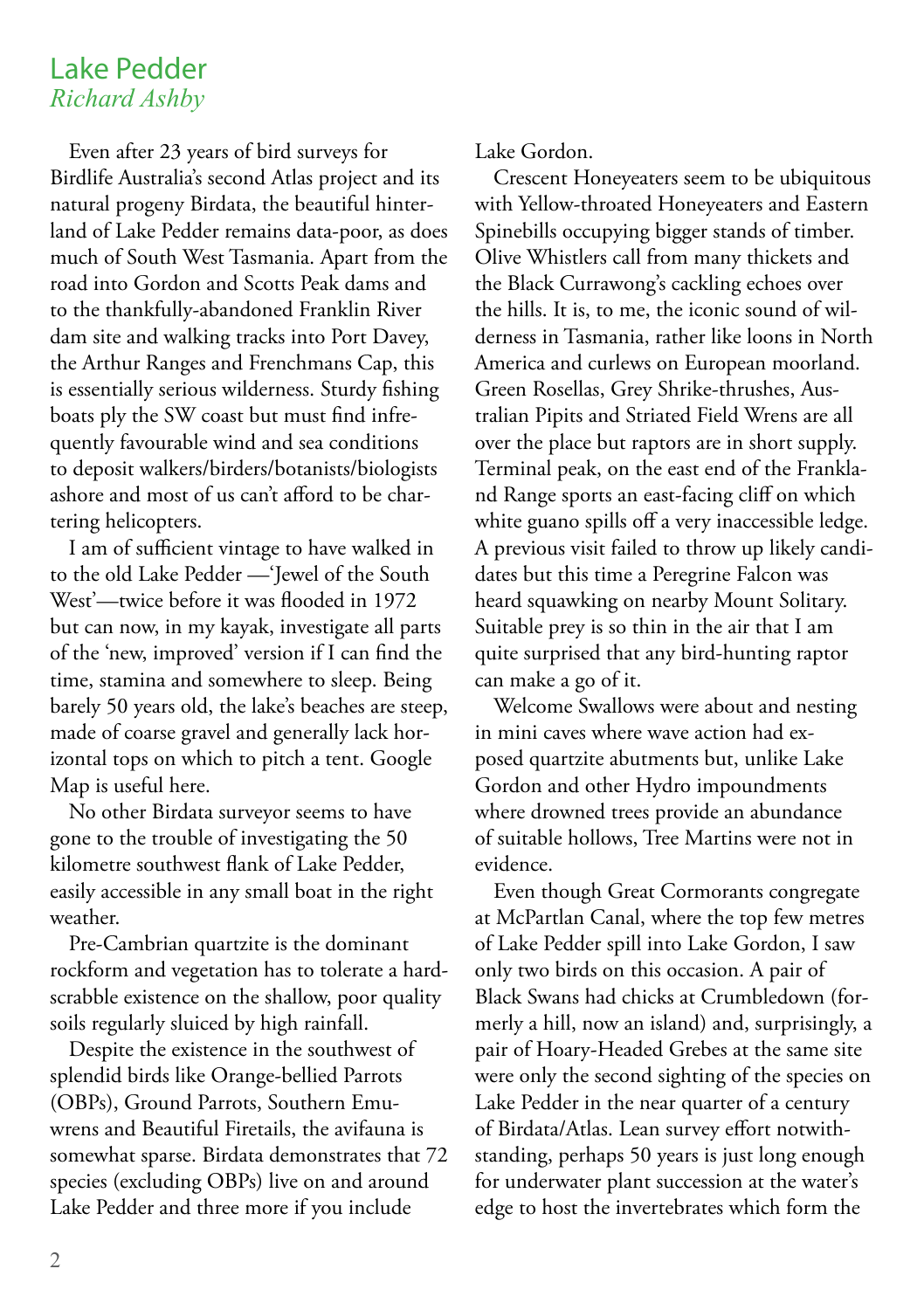mainstay of small grebes' preferred diet. Most of the lake, even though relatively shallow, would be out of their diving range.

Since their introduction in Mount Field National Park in 1934 and in Hastings in 1945, Superb Lyrebirds have reached the eastern shores of Lake Gordon and someone has seen or heard one near McPartlan Canal.

Apart from a Southern Boobook at the Huon Campground, no nightbirds presented themselves on this visit but I have heard Tawny Frogmouths and Australian Owlet Nightjars in more heavily-vegetated, old growth parts of the SW.

I became heartily sick of the 30 km, non-wind-assisted paddle of the first day but chose a more direct 25 km return route with a workable breeze on the beam justifying the unfurling of the sail. On top of that a near 900 km round trip via the Central Highlands suggests I won't be doing it again for a while.

No other humans showed their faces in two days on Lake Pedder, not even a tinny on the horizon!



Tawny Frogmouths



Dawn cloud spilling off the Frankland Range at Lake Peddar. Photo: Richard Ashby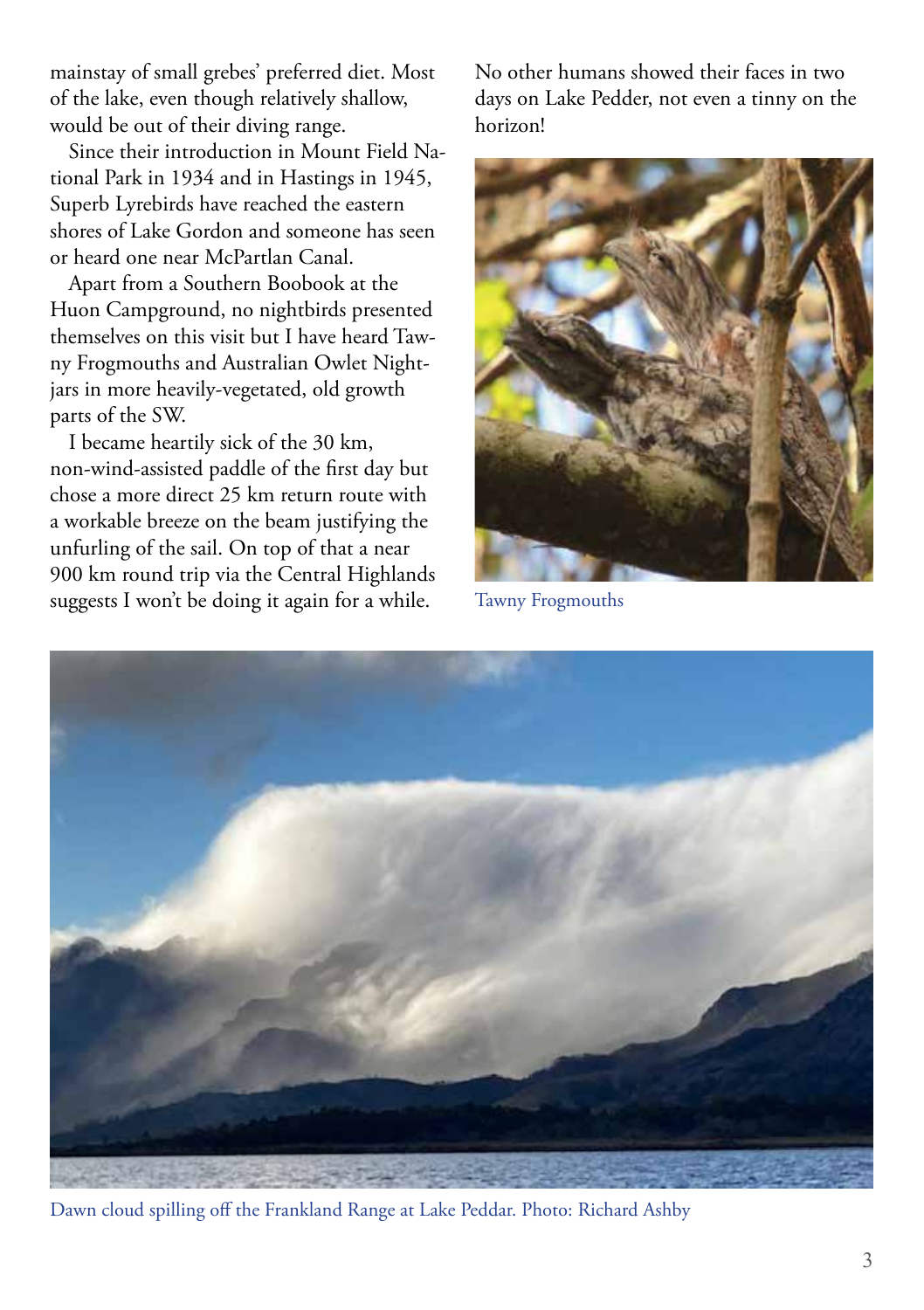### Venom *Sarah Lloyd*

Collecting slime moulds might seem like a fairly innocuous past time, and I'm often thankful that we don't share our forest with big cats like mountain lions, or large herbivorous elephants. However, we do have some potential threats, the main ones being ticks in summer and leeches when the weather is wet. Both species inject substances that anaesthetise their victims so as to make them unaware of their presence while they sup on the victims' blood; they therefore qualify as venomous animals. Other venomous animals in the forest include snakes (few and far between in 2022) and countless ants, bees, wasps, bugs and spiders. What actually bit me in late January 2022 was never identified but it has left a lasting impression after weeks of intravenous and oral antibiotics and 'wound dressings' as a result of cellulitis. I can rule out a white-tailed spider bite, because on all accounts their bites are excruciatingly painful, and mine wasn't.

Most people have probably heard the old adage that you're never more than about 2 metres from a rat. Even more likely apparently, is that wherever you are in the world (except an Antarctic field station far from the ocean), be it forest, kitchen or garden, here or in Amazonia, you are unlikely ever to be out of sight of a venomous creature.

Several years ago I purchased a beautifully presented book 'VENOM the secrets of nature's deadliest weapon', and I've been meaning to delve into this fascinating topic ever since. A few weeks of contemplating the venomous animals with whom we share our habitat, plus instructions to keep my leg elevated and to take it easy, seemed like the perfect opportunity to tackle this complex subject.

#### *Toxin, venom or poison?*

A toxin is any toxic substance; it can be a poison or part of a venom. Venom (which is usually a cocktail of toxins) is broadly defined as a toxic secretion produced by specialised cells in one animal and delivered to another animal via a delivery mechanism (typically by a wound) that disrupts the physiological function, and is used either for defense, predation, feeding or competition.

A poison is a toxic substance that is passively transferred without a delivery mechanism or infliction of a wound, such as through ingestion, inhalation or absorption through the skin.



Blue-ringed Octopus contain lethal doses of tetrodotoxin (TTX) that acts as a poison or venom depending on the method of delivery.

Some substances can be both a venom and a poison depending on method of delivery. The blue-ringed octopus is found in the temperate waters of southern Australia, and is a familiar animal to those of us who have encountered them on field excursions to Penguin Shelf. They contain lethal doses of tetrodotoxin (TTX), a potent neurotoxin that is also found in puffer fish. If a large green sea turtle accidentally ingests a tiny blue-ringed octopus while grazing on sea grass it will be paralysed and drown (i.e. it is poisoned), however the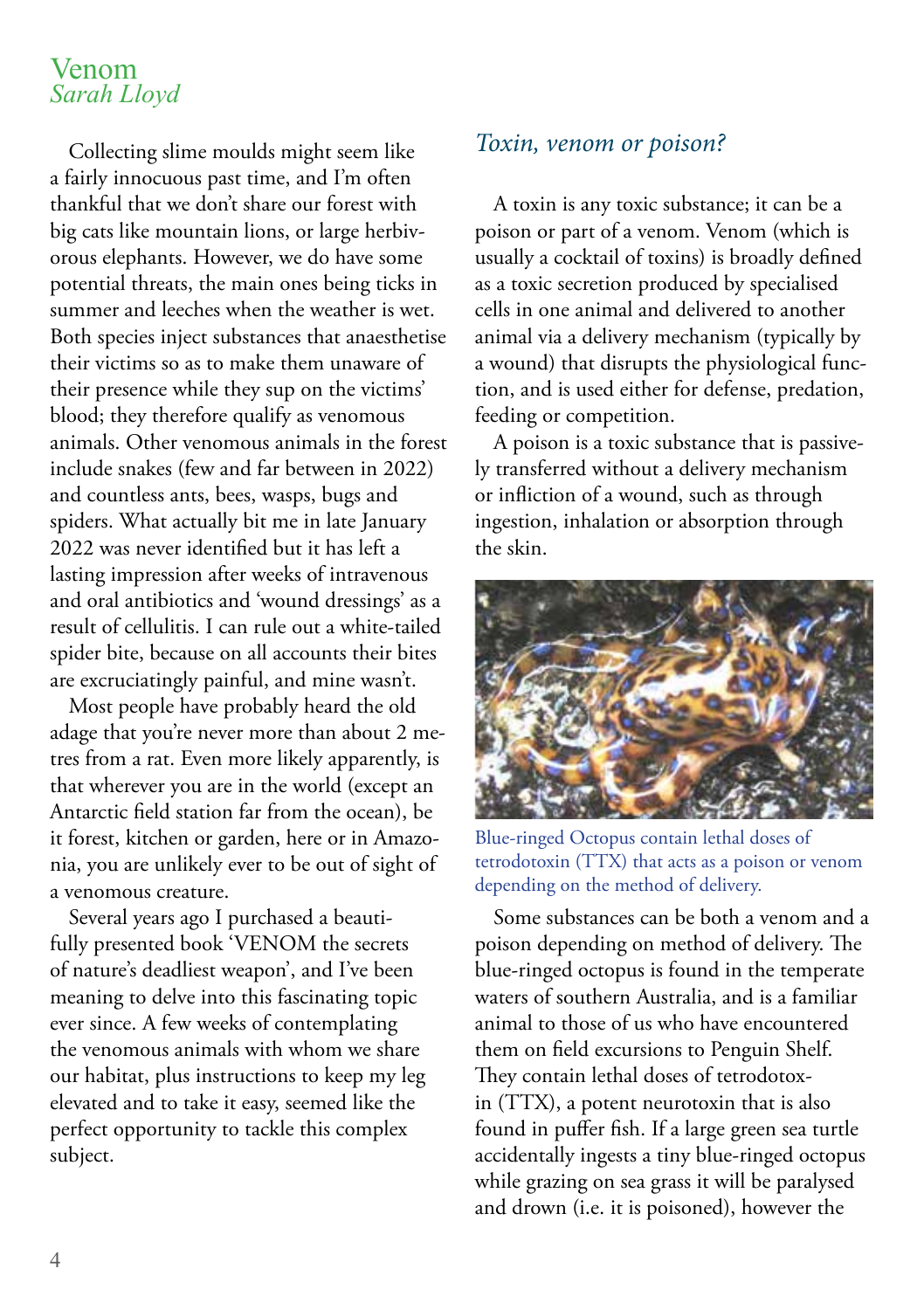

Although Tiger Snakes mostly use their venom to immobilise their prey, they were responsible for 17% of identified snakebite victims in Australia between 2005 and 2015 with four deaths confirmed from 119 envenomations. Their venom contains neurotoxins, coagulants, haemolysins, and mycotoxins that cause pain, tingling, numbness, sweating, breathing difficulties and paralysis.



Spiders are the most numerous venomous animals on the planet. Almost all produce venom, which is mostly used to immobilise their prey. Spider venoms are grouped into two broad categories: necrotic and neurotoxic. Necrotic venoms cause cell and tissue damage, resulting in inflammation, lesions and blisters. Neurotoxic venom affects the nervous system and disrupts signalling between neurons. Some spider venom contains both necrotic and neurotoxic components.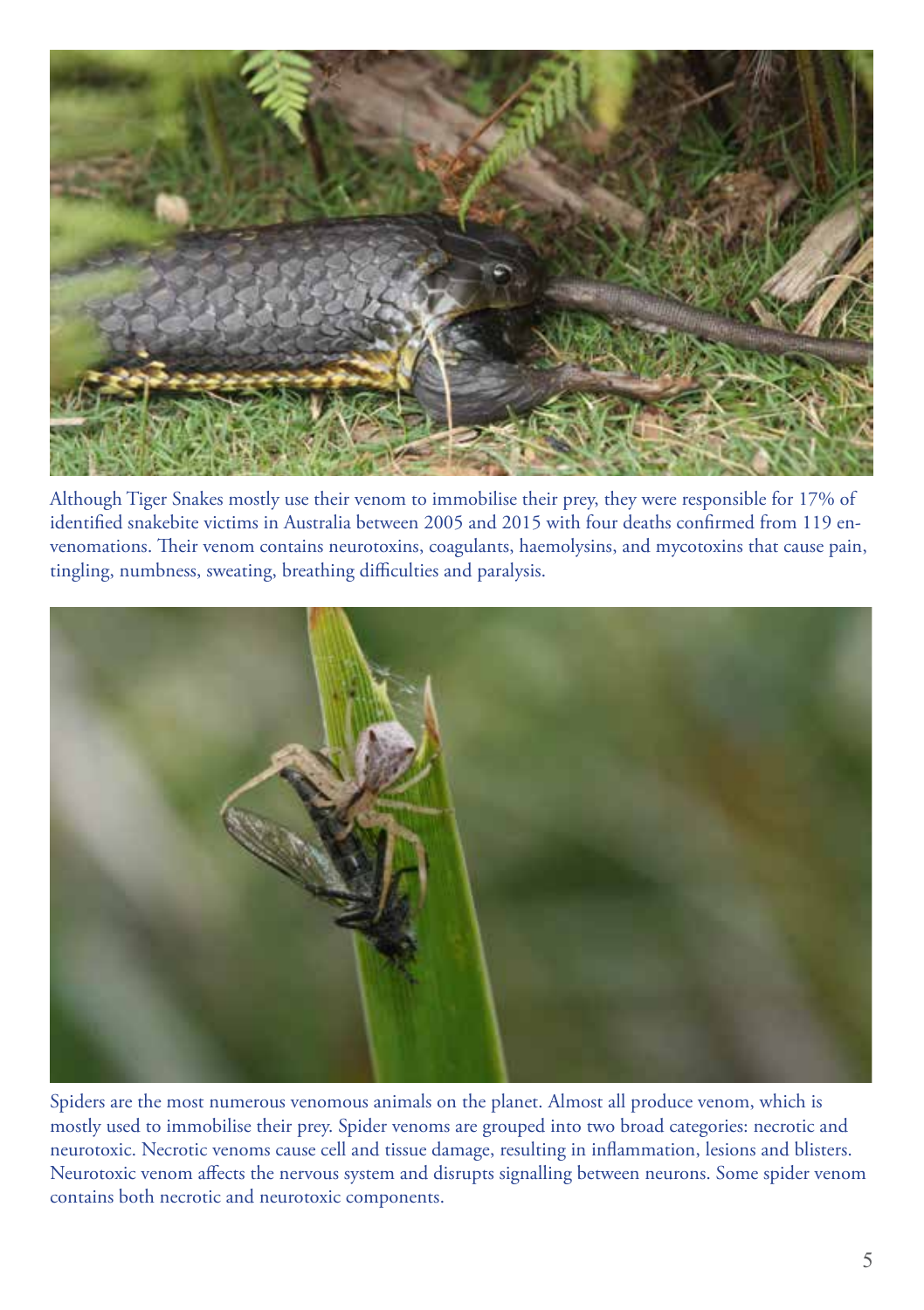diminutive octopus can also deliver the TTX via a bite powerful enough to kill a human.

Venom and the associated anatomical and behavioural systems required for venom delivery are the oldest animal offensive weapons to have evolved on Earth. Cnidarians are the oldest lineage of venomous animals and have a fossil record dating back at least 600 million years. They get their name from their cnidae, the cell organelles that deliver their venom to victims. The kingdom Cnidaria includes over 11,000 aquatic species including familiar animals such as jellyfish, sea anemone and blue bottles.

 Venom has evolved about 90 times in the animal kingdom and there are now more than 200,000 known venomous animals. They play

many important ecological roles. They regulate the populations of prey species—without snakes and spiders, rats and insects would run amok—and they control insects that can potentially damage crops. For example, parasitoid wasps envenomate caterpillars, sap sucking bugs and/or beetle grubs that can reduce crop yields. Their venom alters the immune system or otherwise changes their prey so that it provides living meat for the developing wasp larvae.

Venom from the Gila Monster, a lizard from the southwestern USA, forms the basis of an anti-diabetes drug that saves countless lives and earns pharmaceutical companies millions of dollars each year.

Reference: Jenner, R. & Undheim (2017) *Venom The secrets of nature's deadliest weapon*. CSIRO Publishing, Melbourne.



Jellyfish belong to the phylum Cnidaria, the oldest lineage of venomous animals. They have thousands of stinging cells on their tentacles which each have a specialised structure called a nematocyst. When they brush against a potential predator, hair triggers on their tentacles cause harpoon-like barbs to propel venom (proteinaceous porins, neurotoxic peptides and bioactive lipids) into their victims. Venom is used to immobilise prey.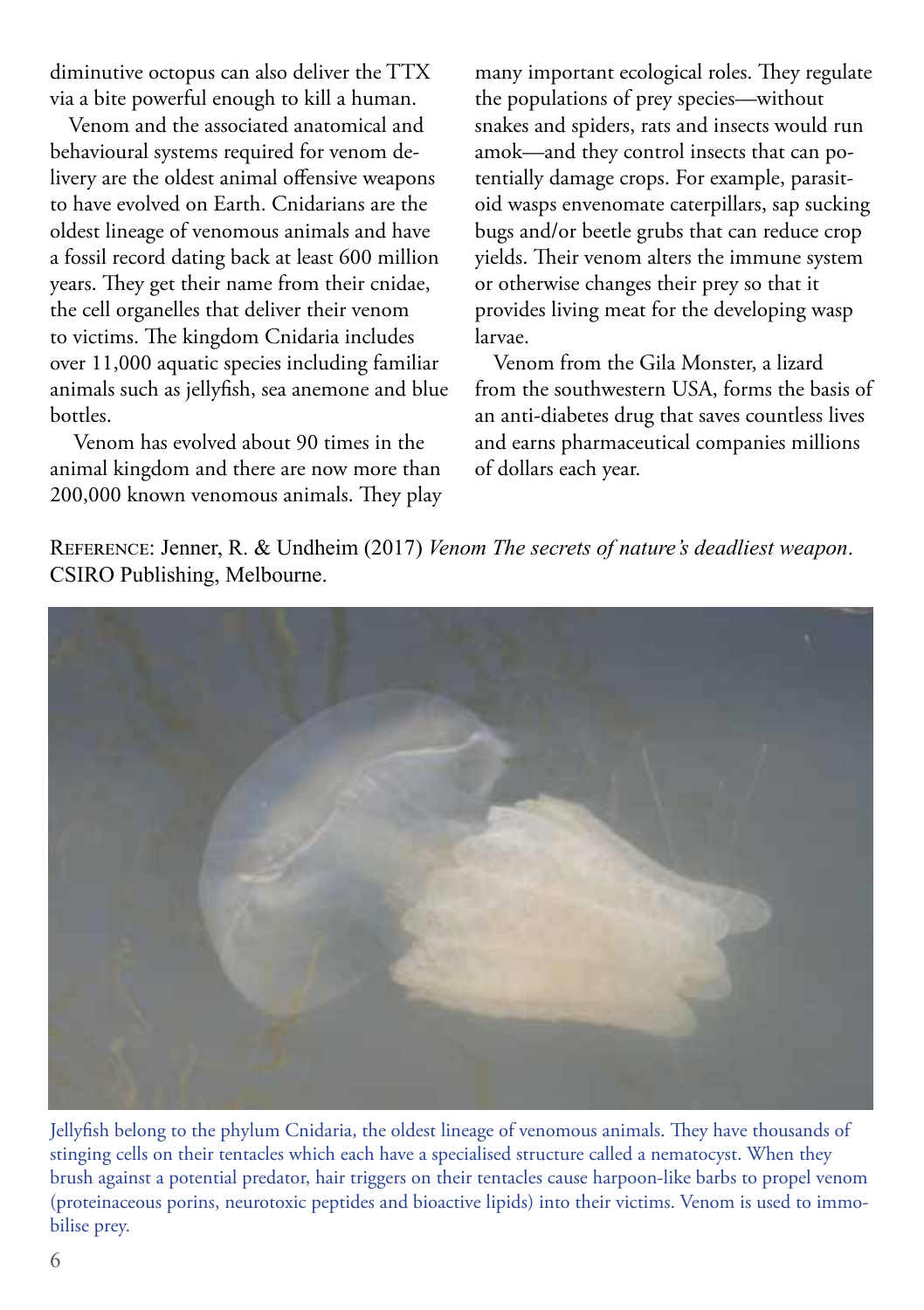

Parasitoid wasps are unique among venomous organisms because, in contrast to the common functions of venom of predation and defense, female parasitoid wasps use their venom to manipulate the metabolism, development and behaviour of their prey for reproductive purposes. There are between 150,000 and 600,000 species of parasitoid wasps and they parasitize all insect orders and several species of spiders.



Parasitoid wasp adults lay their eggs in or on the bodies of other insects and the wasp larvae develop in or on the bodies of their hosts. The primary function of the wasp venom is to induce temporary paralysis and stop the host's development. Parasitoid wasps have been studied closely because of their extensive use as biological control agents and the potential in the venom for drugs and insecticides.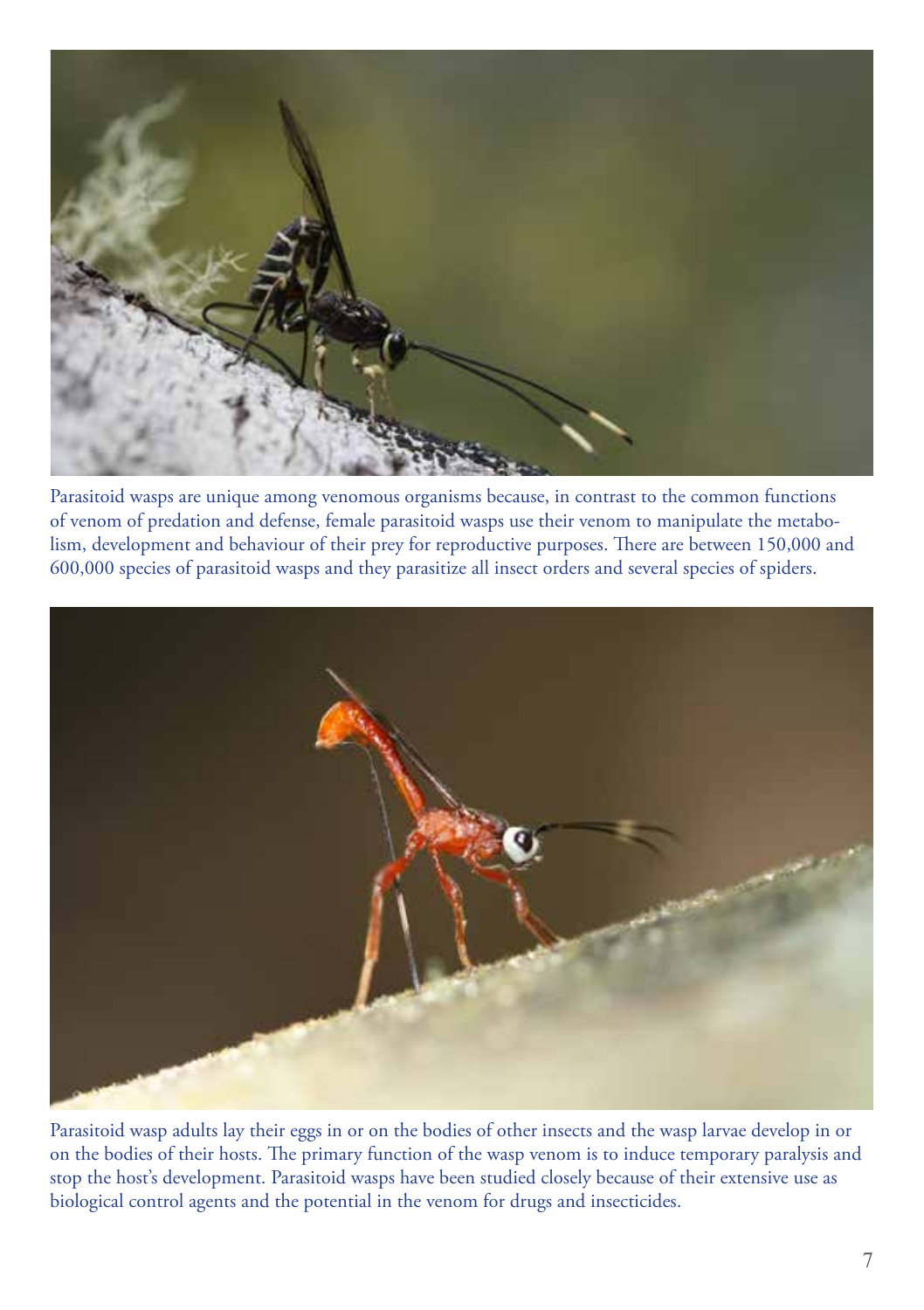

Platypuses deliver their venom by stabbing. They have spurs on their back feet that are attached to the crural gland responsible for producing one of the most painful known venoms. Only the males have spurs, and venom is produced only in the breeding season suggesting its purpose is for territorial defence and for females.



Male Short-beaked Echidnas also have a spur connected to a crural gland on their hind legs that are also only active in the breeding season. However, echidnas cannot erect their spurs, and unlike the closely-related platypus, the crural glands don't have a venomous function. Instead, the secretions seem to be used for chemical communication.



Assassin bugs are predatory on other insects; some feed on the blood and tissue of birds and animals. African Red Spotted Assassin bugs not only inject a paralyzing and liquefying venom into prey, they also exude a smelly substance if stressed. If this fails, it sprays copious amounts of venom in a manner reminiscent of an elephant showering with its trunk. The native assassin bug *Gminatus australis* (above) is known to inflict a painful bite if handled.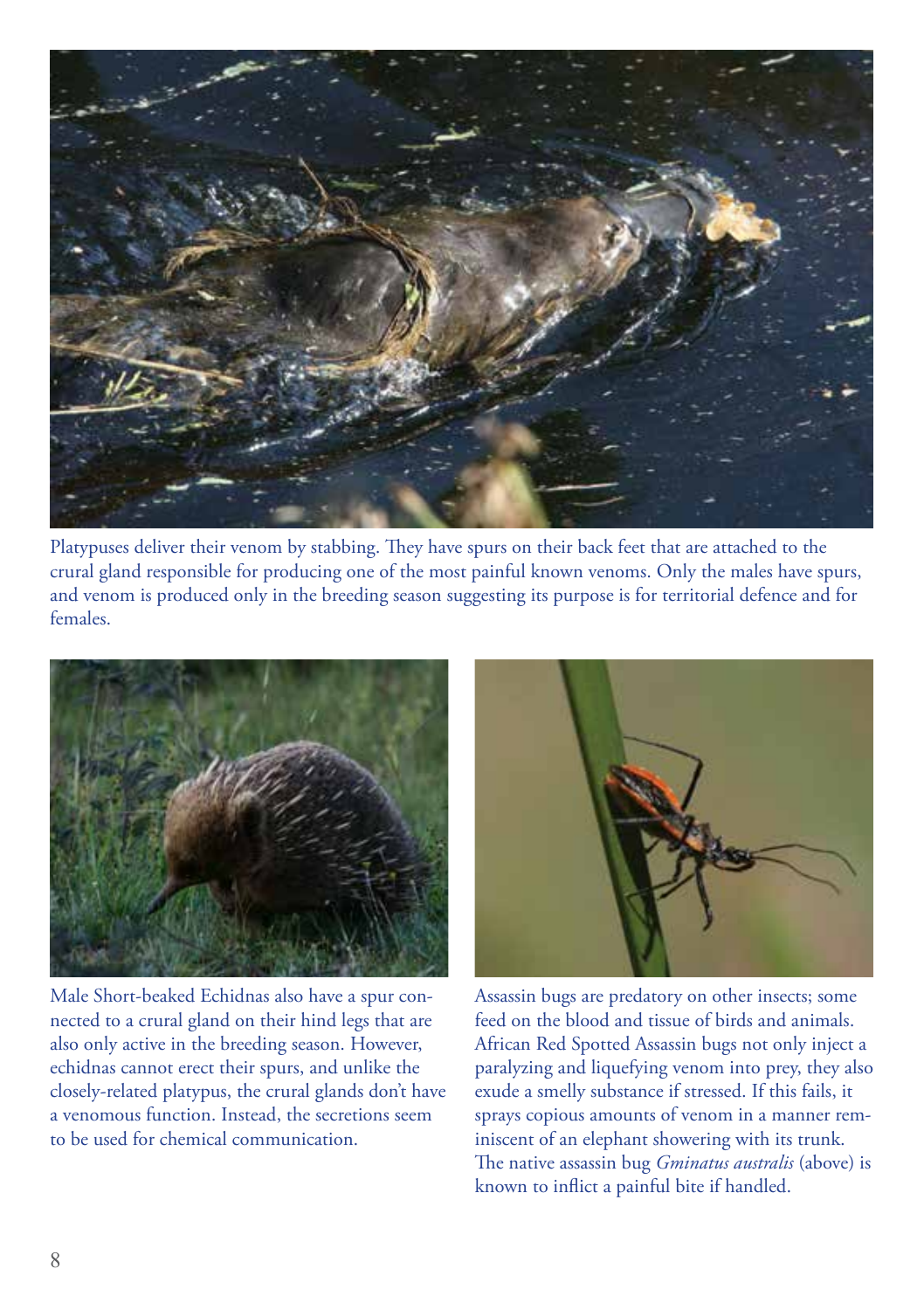

Australia is home to the large ant genus Myrmecia, that includes some of the very few ant species that are dangerous to humans. The familiar Jack Jumper *Myrmecia pilosula* is probably the best known because its venom causes 90% of Australian ant allergies. In areas where it occurs (Tasmania and southern Australia) up to 3% of the population has developed an allergy to the venom and about half suffer anaphylactic reactions which can lead to death, albeit rarely.



In some south American cultures, the ritual administration of venom is used in initiation rites. Various species of ant are usually used because, unlike the Australian Myrmecia spp, their stings are painful but not generally dangerous. After their first menstruation, girls in an Amazonian tribe have to tolerate repeated bites by large termite raiding ants (*Neoponera commutata*) strung along their shaved forehead and torso. Boys in another tribe have to wear gloves full of bullet ants (*Paraponera clavata*) and endure for hours the excruciating pain, hallucinations and fever. The *Myrmecia esurians* (above) with its red legs, mandibles and gaster, is a Tasmanian endemic species with a mildly painful sting (personal observation).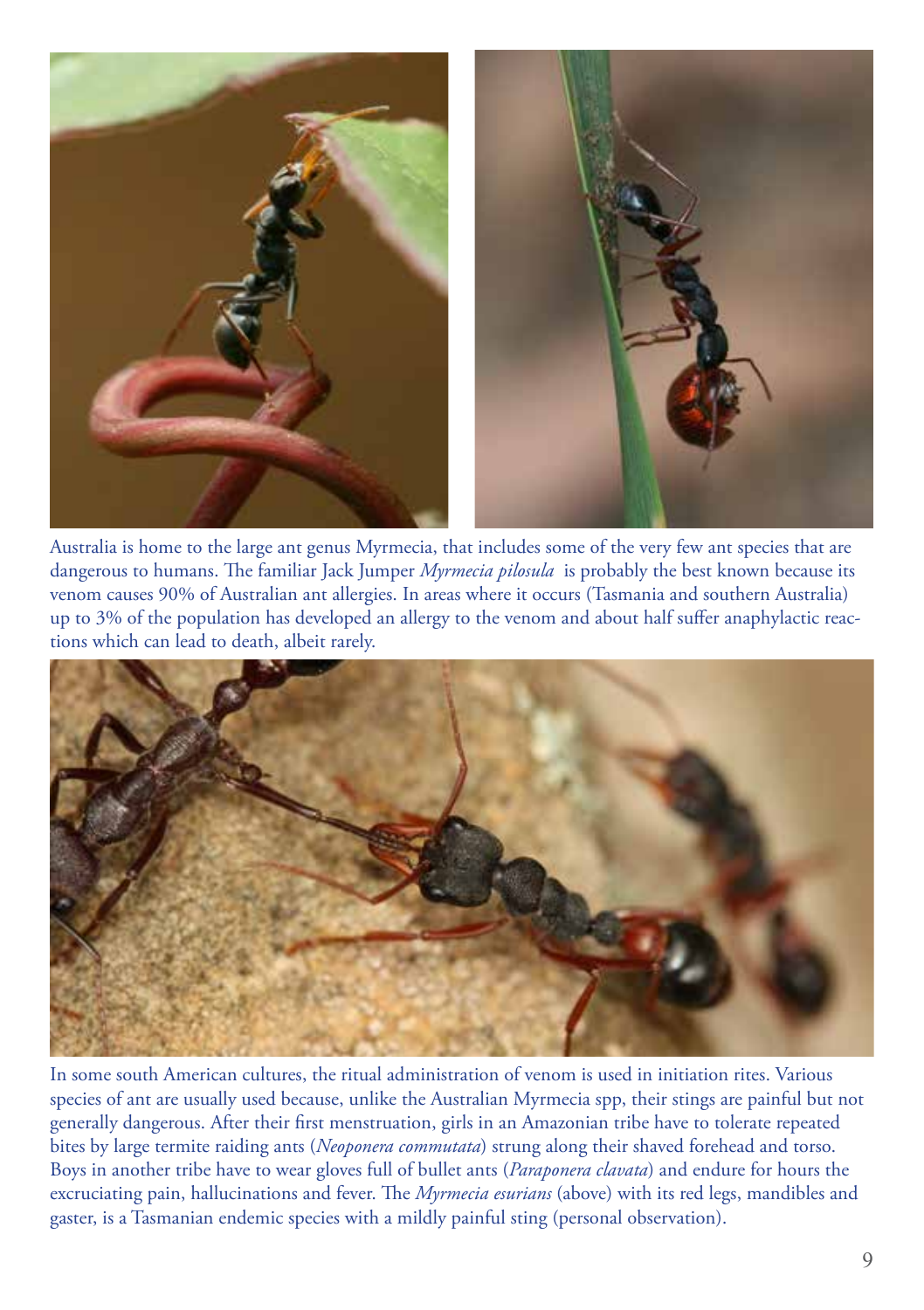# Sorting out the *Lamprodermas Sarah Lloyd*

*Lamproderma* is a genus of slime moulds characterised by the iridescent membrane surrounding the spore mass, i.e. the peridium. I have been collecting specimens at Black Sugarloaf since 2010, and now have close to 160 collections representing 5 species.

Years ago, I sent specimens to French *Lamproderma* expert, Marianne Meyer but she did not recognise the species and sent them to Spanish mycologist, Dr Gabriel Moreno. He identified *L. echinulatum*, whose type specimen was collected in Tasmania, but the other species have remained a mystery. In fact, it wasn't until fairly recently, that I realised I had two macroscopically similar species, *L* aff. *gracile* and *L.* 'obovoid', possibly an undescribed species. *Lamproderma* (not) *muscorum* is<br>another species that is possibly new to science.

Lamproclavina manconum (Liv.) Handel





In order to separate the superficially similar species, I compiled a coloured plate with descriptions and micrographs of spores and other features.



In some cases, it was only when I looked at the internal structures that I could separate the superficially similar species. DNA sequencing will determine if they are different from their northern hemisphere 'twins'.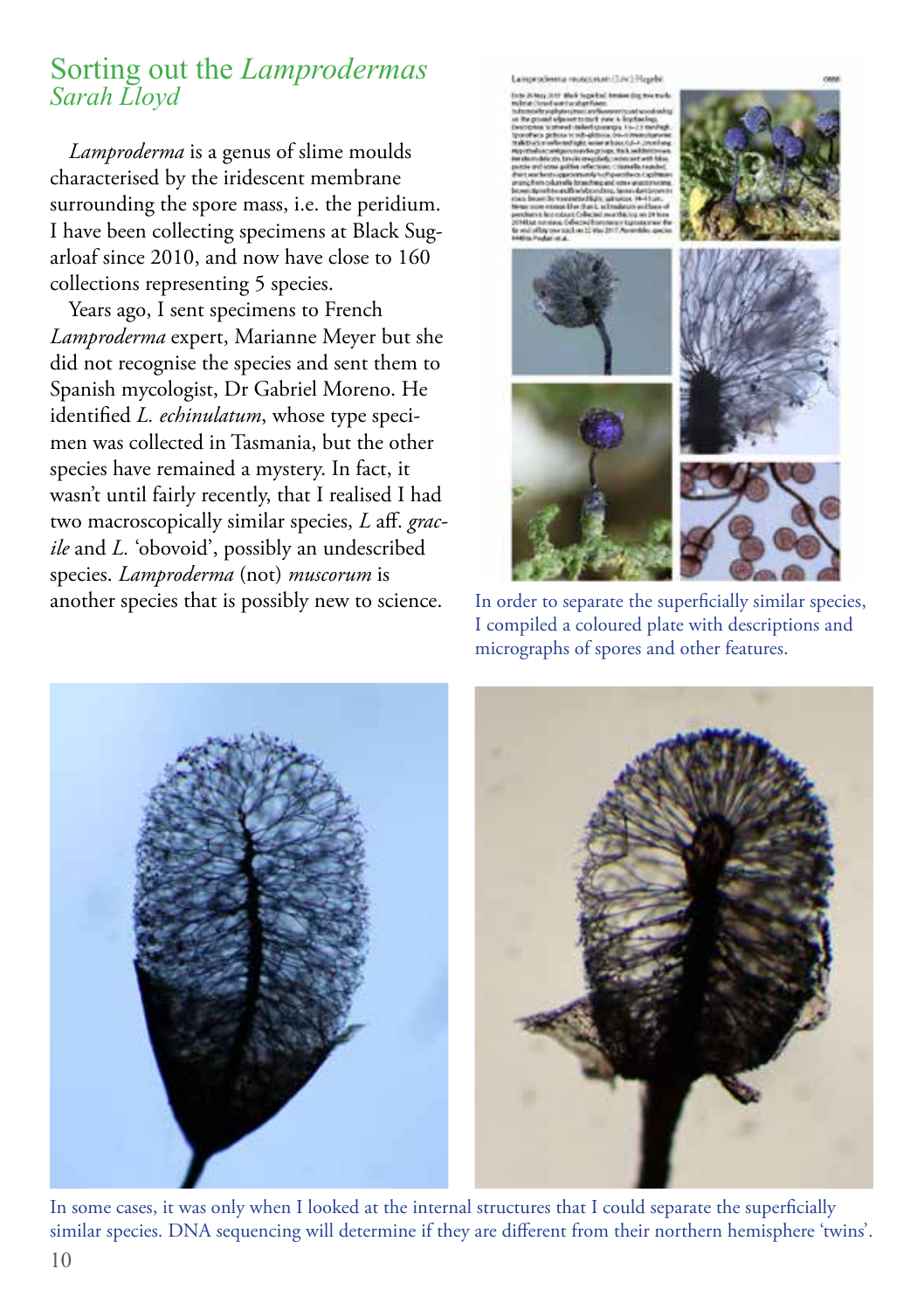

Two macroscopically very similar species *Lamproderma* aff. *gracile* (left) and *Lamproderma* 'obovoid' (right) are found on similar substrates, i.e. large well decayed eucalypt logs, usually covered in bryophytes, i.e. mosses and leafy liverworts.



*Lamproderma echinulatum* (left) and *L.* (not) *muscorum* (right) are also superficially similar, although the latter tends to be smaller and with a finer more intensely iridescent membrane surrounding the spore mass. Like the other *Lamproderma* species I find, they're usually collected from large well-decayed logs.